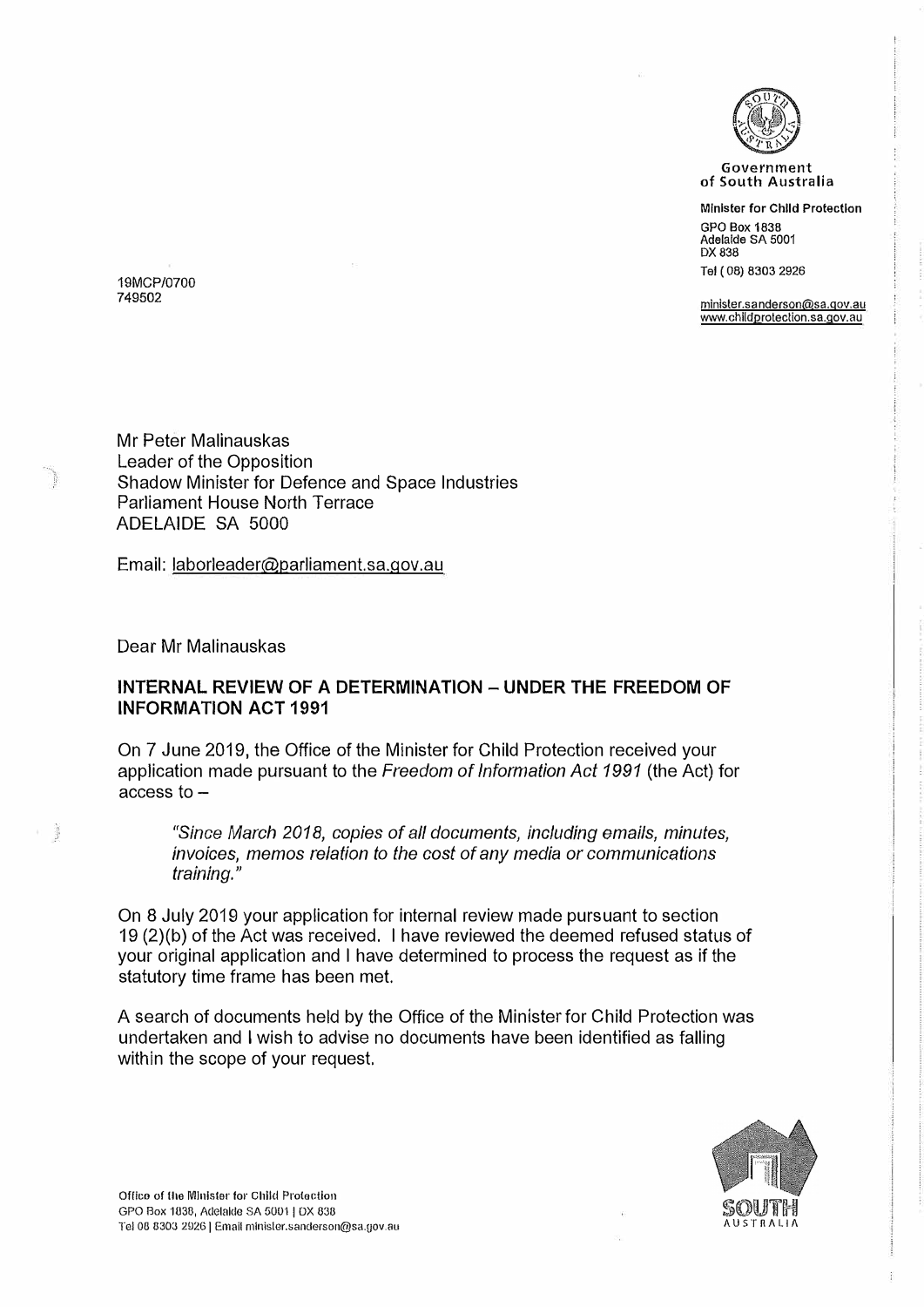Attached is an explanation of the provisions of the Act which details your rights to review and appeal this determination, and the process to be followed.

In accordance with the requirements of Premier and Cabinet Circular PC045, details of your FOI application, and the documents to which you are given access, may/will be published in the agency's disclosure log.

If you have any questions in relation to this matter, please contact Elizabeth Staniford, Freedom of Information Officer on telephone (08) 8303 2592 or via email at Elizabeth.staniford3@sa.gov.au.

Yours sincerely

Rachel Sanderson MP **Principal Officer** Minister for Child Protection

 $1/7/2019$ 

1)

Office of the Minister for Child Protection GPO Box 1838, Adelaide SA 5001 | DX 838 Tel 08 8303 2926 | Email minister.sanderson@sa.gov.au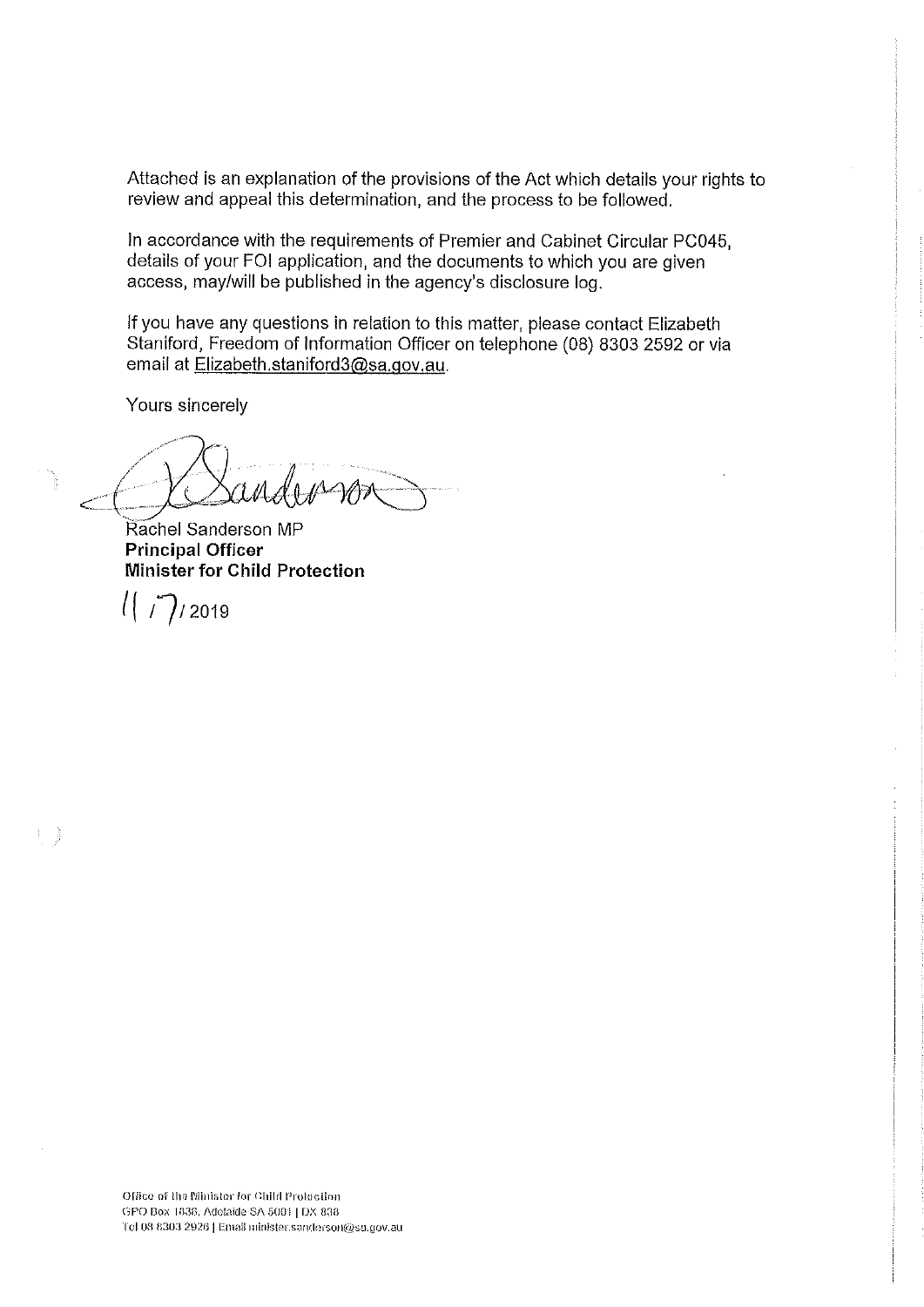# **FOI FACT SHEET**

# **Your Rights to Review and Appeal**

#### South Australian Freedom of Information Act 1991

Please read the information in this fact sheet before completing the attached application form

#### **INTERNAL REVIEW**

If you are unhappy with a determination made by an agency (includes South Australian State Government Agency, Local Government Council or University) under the Freedom of Information Act 1991 (FOI Act) in relation to:

- a freedom of information (FOI) application for access to a document, or
- an FOI application for amendment to your personal records

in most cases, you are entitled to apply for an Internal Review of that determination.

#### **Request an Internal Review**

An Internal Review must be lodged within 30 calendar days of you receiving advice of a determination that you are unhappy with.

Applications must be made in writing in accordance with Section 29 or Section 38 of the FOI Act or using the attached FOI Application Form for Internal Review of a Determination (Internal Review Form).

An Internal Review application must be made to the Principal Officer of the agency that made the determination you are seeking to have reviewed.

### How much does an Internal Review cost?

There is an application fee of \$36.75 that must be paid when you lodge your Internal Review application if your review request is for access to documents.

There is no application fee for an Internal Review of an FOI application for amendment to your personal records.

Agencies generally accept payment by cash, money order or cheque. If you would like to pay by credit card you will need to ask the agency if they are able to accept credit card payments.

If, as a result of an Internal Review an agency changes or reverses a determination so that access to a document is, or will be, given, the agency will refund the Internal Review application fee paid by the applicant, where applicable.

### What if I have a concession card or can't afford to pay?

If you are the holder of a current concession card or if you can satisfy the agency that the payment of the application fee would cause financial hardship, the agency must waive or remit (reduce or refund) it.

If you are a concession cardholder you will need to provide evidence e.g. attach a copy of your concession card when you make the application. Alternatively you will need to give written reasons as to why the payment of a fee would cause you financial hardship.

### How long does an Internal Review take?

You will be advised of the outcome of your Internal Review application within 14 calendar days of it being received by the agency.

If the agency does not deal with your Internal Review application within 14 calendar days (or you remain unhappy with the outcome of the Internal Review) you are entitled to an External Review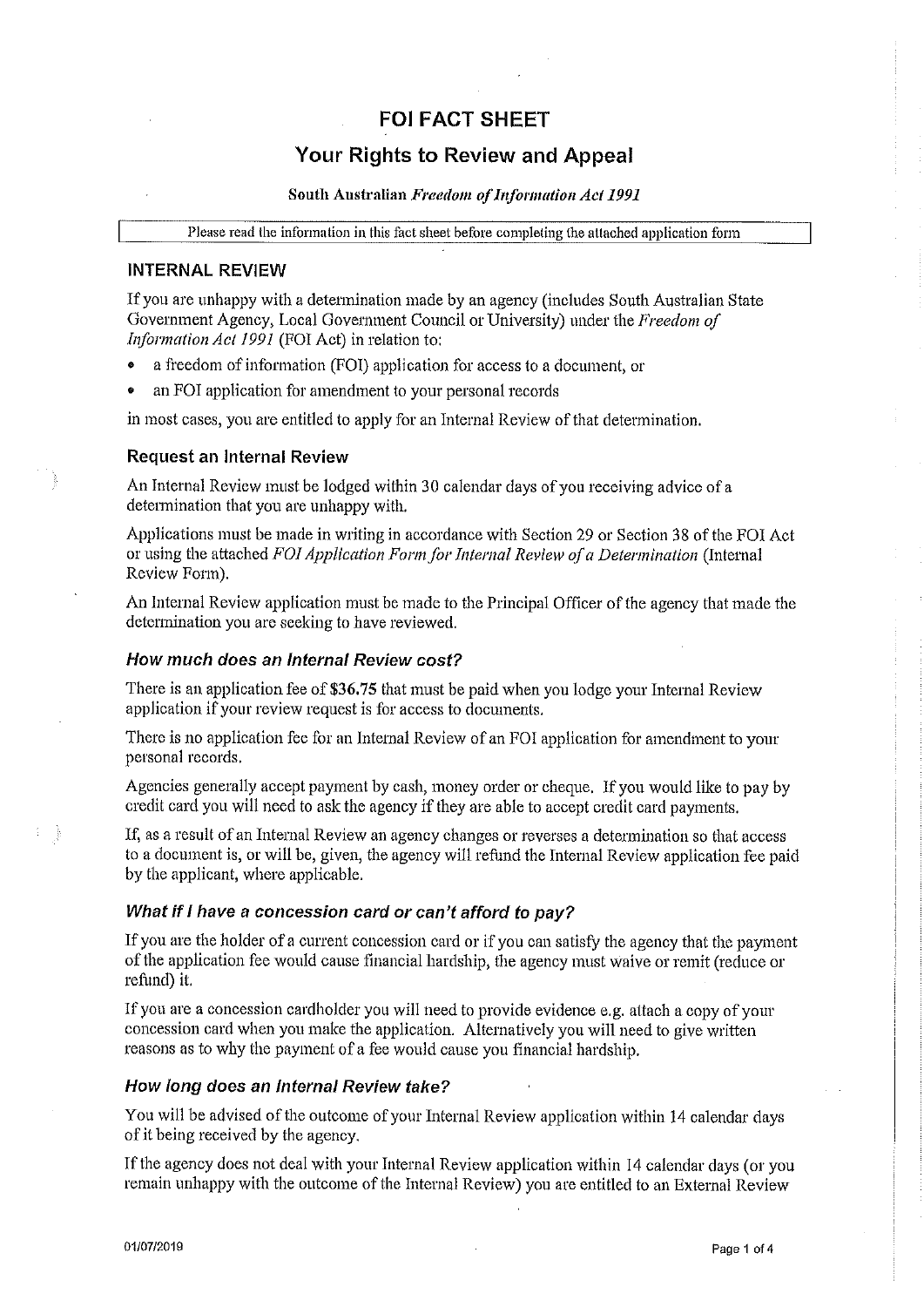by the Ombudsman SA. Alternatively you may apply for a review by the South Australian Civil and Administrative Tribunal (SACAT). See the External Review section below.

## When can't I apply for an Internal Review?

If the original application determination was made by the Principal Officer of an agency rather than another accredited FOI Officer within the agency, you cannot apply for an Internal Review. However, you can apply for an External Review by the Ombudsman SA or apply for a review by SACAT.

## **EXTERNAL REVIEW**

After an Internal Review has been completed, or where you are unable to apply for an Internal Review, and you are unhappy with the determination, you have the right to apply for an External Review. All applications for External Review should be made to the Ombudsman SA.

# How long will an External Review take and how much will it cost?

If you wish to make an application for an External Review you must do so within 30 calendar days after being notified of the determination. However, the Ombudsman SA can extend this time limit at their discretion. There is no fee or charge for External Reviews undertaken by the Ombudsman.

Contact Details: **Ombudsman SA** Phone: 8226 8699 Toll Free: 1800 182 150 (within SA) Email: ombudsman@ombudsman.sa.gov.au

### **REVIEW BY SACAT**

You have a right to apply for a review by SACAT if you are unhappy with:

- a determination not subject to Internal Review
- an Internal Review determination, or  $\bullet$
- the outcome of a review by the Ombudsman SA.

You must exercise your right of review with SACAT within 30 calendar days after being advised of the above types of determinations or the results of a review.

Any costs will be determined by SACAT, where applicable.

For more information contact SACAT.

#### Contact Details:

South Australian Civil and Administrative Tribunal (SACAT) Phone: 1800 723 767 Email: sacat@sacat.sa.gov.au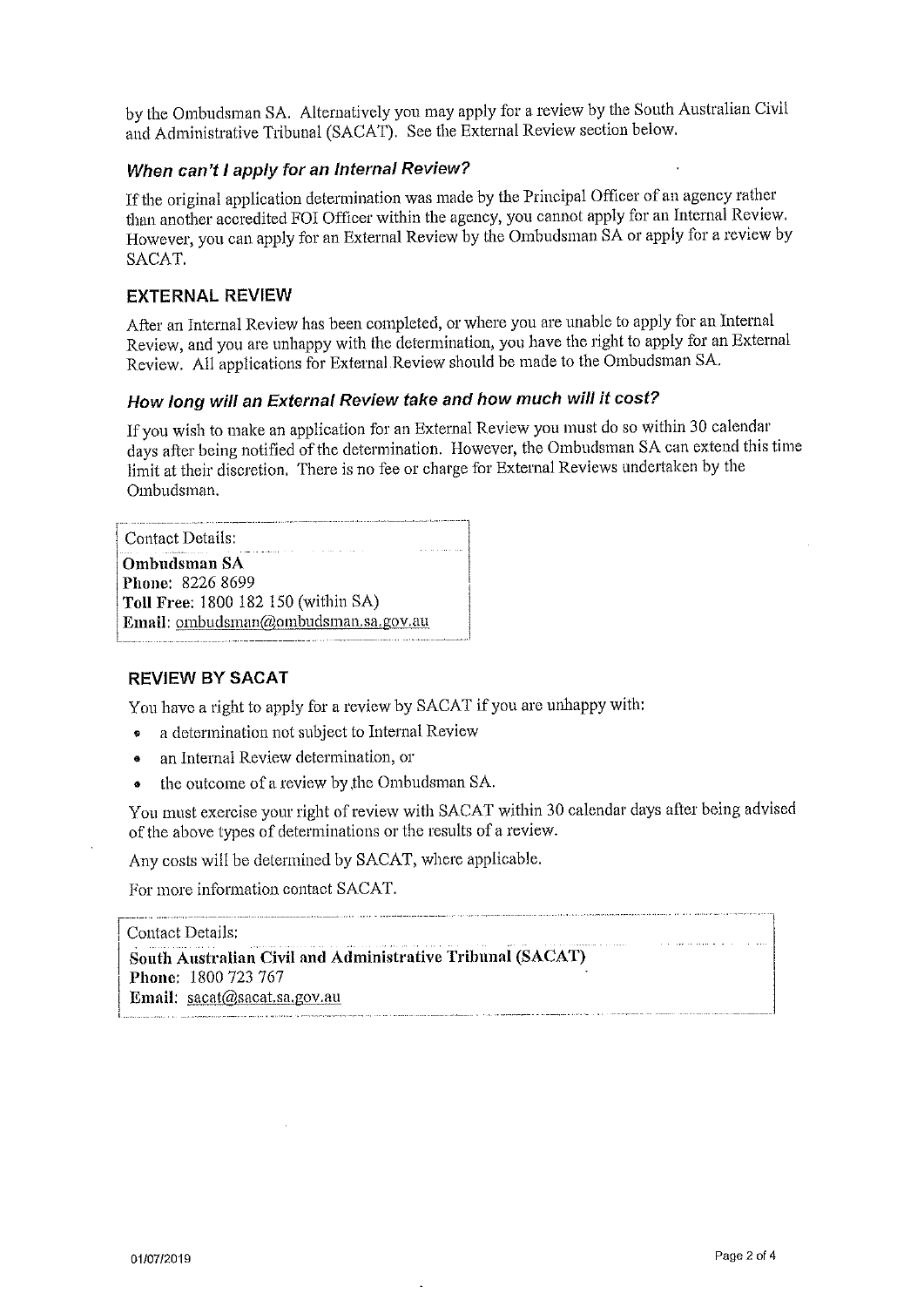# **FOI APPLICATION FORM**

# For Internal Review of a Determination

### Under sections 29 & 38 of the South Australian Freedom of Information Act 1991

Please read the attached 'FOI Fact Sheet - Your Rights to Review and Appeal' before completing and lodging your Internal Review application

| To the Principal Officer                     |                                                                                                                    |  |  |  |  |
|----------------------------------------------|--------------------------------------------------------------------------------------------------------------------|--|--|--|--|
| Name of the Agency:                          |                                                                                                                    |  |  |  |  |
|                                              | <b>Details of Applicant</b>                                                                                        |  |  |  |  |
| Surname:                                     |                                                                                                                    |  |  |  |  |
|                                              | Given Names:                                                                                                       |  |  |  |  |
|                                              | <b>Australian Postal Address:</b>                                                                                  |  |  |  |  |
| Suburb:                                      | Post Code:                                                                                                         |  |  |  |  |
| Emails (Optional):                           |                                                                                                                    |  |  |  |  |
| Contact phone numbers:                       |                                                                                                                    |  |  |  |  |
| FOI Application Reference Number ((fknown):  |                                                                                                                    |  |  |  |  |
| <b>Details of Internal Review</b>            |                                                                                                                    |  |  |  |  |
|                                              | I am not satisfied with a determination made by your agency and, therefore, seek a<br>review because:              |  |  |  |  |
| (Please place a tick in the appropriate box) |                                                                                                                    |  |  |  |  |
| □                                            | I have been refused access to a document                                                                           |  |  |  |  |
| Π                                            | I have been refused access to part of a document                                                                   |  |  |  |  |
| □                                            | I have been refused a request to amend a personal document                                                         |  |  |  |  |
| Ω                                            | I have been given access to a document but access has been deferred                                                |  |  |  |  |
| П                                            | I am a third party specified in the documents but have not been consulted about<br>giving access to another person |  |  |  |  |
| П                                            | I have been consulted but disagree with the determination to release the documents                                 |  |  |  |  |

**C** 

4 }